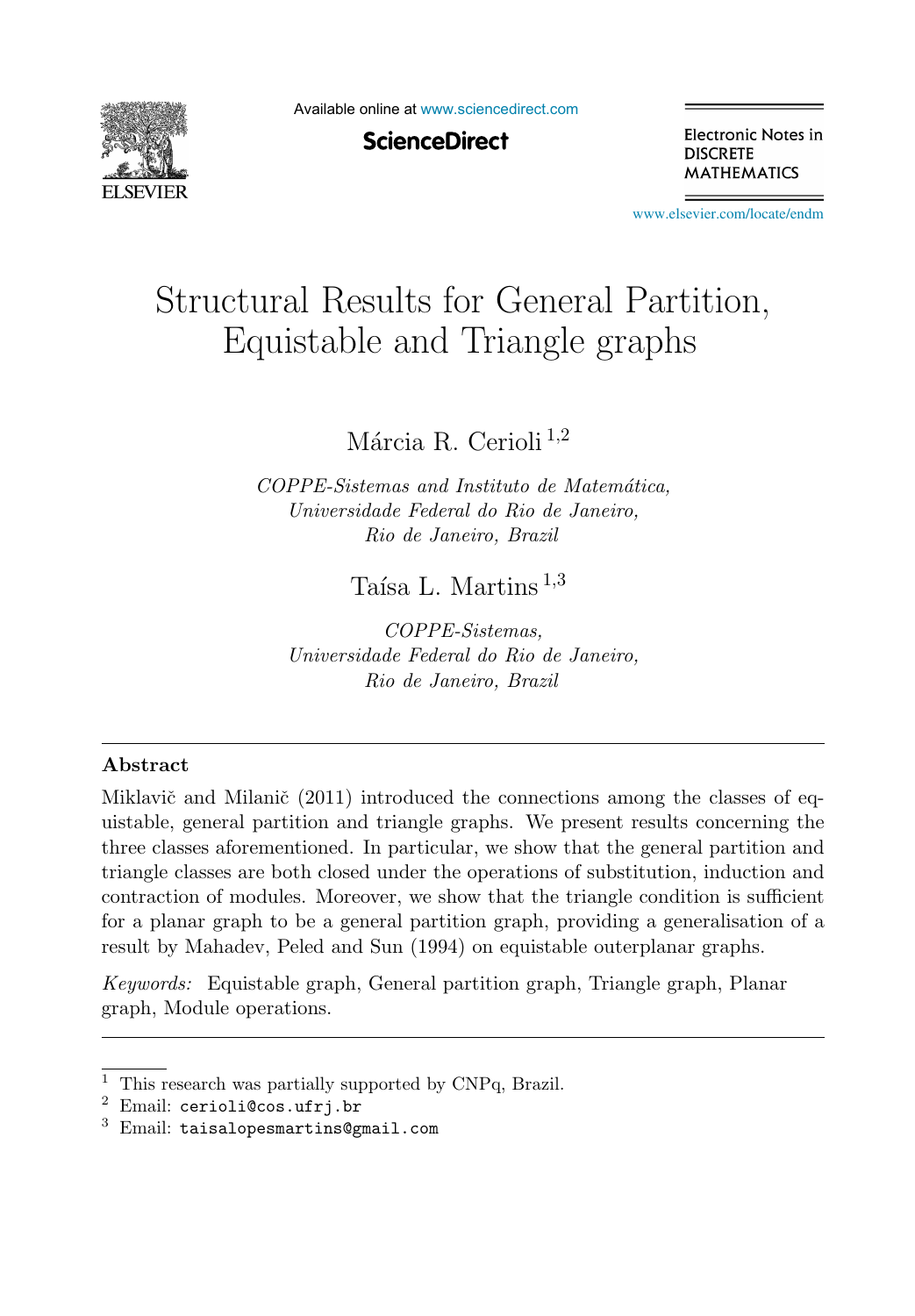## **1 Introduction**

We consider finite simple undirected graphs and follow notations and definitions from Bondy and Murty [\[2\]](#page-5-0).

The following chain of graph classes inclusions was shown by Miklavič and Milanič [\[7\]](#page-5-0):

general partition graphs  $\subseteq$  equistable graphs  $\subseteq$  triangle graphs.

Refuting a conjecture by Orlin (cf. Levit and Milanič  $[4]$ ), Milanič and Trotignon [\[8\]](#page-5-0) showed that the class of general partition graphs is properly contained in the class of equistable graphs, strengthening the above chain to:

general partition graphs  $\subset$  equistable graphs  $\subset$  triangle graphs.

A graph  $G = (V, E)$  is a *general partition graph* if there exists a set U and an assignment of a nonempty subset  $U_v \subseteq U$  to each vertex v of G such that two vertices u and v are adjacent if and only if  $U_u \cap U_v \neq \emptyset$ , and for every maximal independent set S of G,  $U = \bigcup_{v \in S} U_v$ .

A clique in a graph is a strong clique if it has non-empty intersection with each maximal independent set of the graph. Moreover, a collection of cliques is a *clique cover* of  $G$  if for every edge of  $G$  there is a clique in the collection that contains both its endpoints. Finally, a clique cover is a strong clique cover if all of its cliques are strong cliques.

**Theorem 1.1 (McAvaney et al. [\[6\]](#page-5-0))** A graph G is a general partition graph if and only if there is a strong clique cover of G.

A graph G satisfies the triangle condition if for every maximal independent set S and every edge uv in  $G \setminus S$  there is a vertex  $s \in S$  such that  $\{u, v, s\}$ induces a triangle in  $G$ . A graph is a *triangle graph* if it satisfies the triangle condition.

An induced  $P_4$  abcd in a graph G is a bad  $P_4$  if there exists a maximal independent set S in G containing both a and d such that no vertex in S is simultaneously adjacent to b and c. Such a maximal independent set  $S$  is a *witness* for the bad  $P_4$ .

**Theorem 1.2 ( Miklavič and Milanič [\[7\]](#page-5-0))** A graph G is a triangle graph if and only if  $G$  contains no bad  $P_4$ .

In this work, we show that the general partition and triangle classes of graphs are both closed under the operations of substitution, induction and contraction of modules (the definitions are in the next section), which allows us to get as corollaries results by McAvaney et al. [\[6\]](#page-5-0) and the lexicographic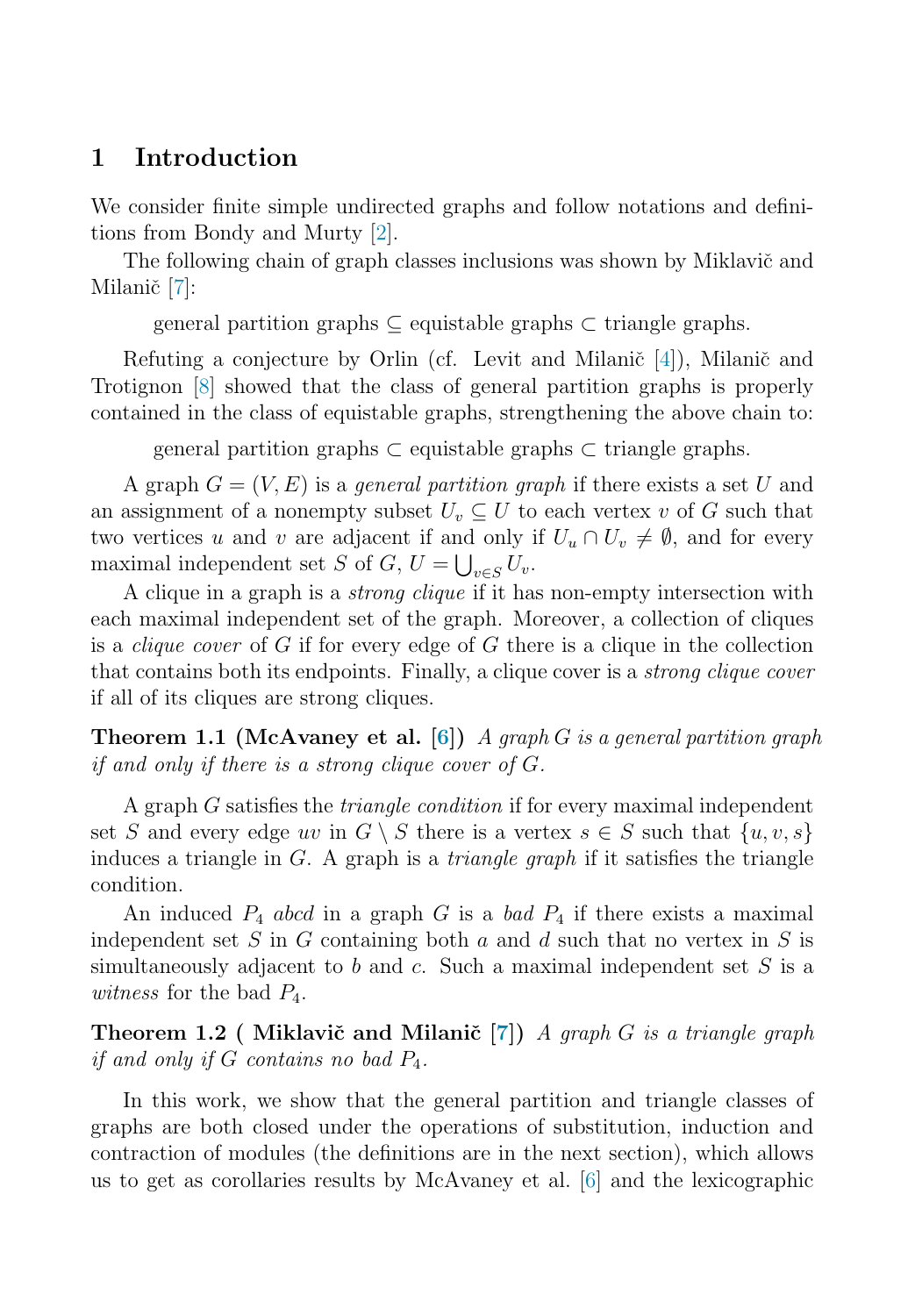<span id="page-2-0"></span>product result by Miklavič and Milanič  $[7]$ . As a further result we show that for planar graphs the triangle condition is sufficient for a graph to be a general partition graph, answering a question rised by Anbeek et al. [\[1\]](#page-5-0).

### **2 Module operations**

Let G be a graph and  $U \subseteq V(G)$ . A vertex  $x \notin U$  distinguishes U if x has both a neighbour and a non-neighbour in  $U$ . A subset of vertices of  $G$  is a module if it is indistinguishable by the vertices that do not belong to it.

Next result warrants that the general partition and triangle classes of graphs are both closed under the operations of induction by a module and contraction of modules.

**Theorem 2.1** Let G be a general partition (triangle) graph, and let M be a module of G. Then, the graph induced by M is a general partition (triangle) graph. Furthermore, the graph obtained from G by replacing M with a single vertex adjacent to the neighbours of M is a general partition (triangle) graph.

**Proof.** Consider G a general partition graph, M a module of G and  $\mathcal{C}$  a strong clique cover of  $G$ . Notice that any strong clique cannot be entirely contained in M. So, we claim that  $C' = \{C \cap M \mid C \in C\}$  is a clique cover of G[M]. Suppose there exists  $C' \in \mathcal{C}'$  such that  $C'$  is not a strong clique in  $G[M]$ . This means that there is a maximal independent set S' in  $G[M]$ such that  $C' \cap S' = \emptyset$ . Now, take  $C \in \mathcal{C}$  such that  $C' \subset C$  and extend  $S'$  to a maximal independent set  $S$  in  $G$ . Because  $S'$  has some vertices of  $M$ , no vertex adjacent to some vertex of M is in S. So,  $C \cap S = \emptyset$ , contradicting that C is a strong clique of G. Therefore,  $G[M]$  is a general partition graph.

Let  $G'$  be the graph obtained by the contraction of M into a single vertex v. It is easy to see that  $C' = \{C \mid C \cap M = \emptyset \text{ and } C \in C\} \cup \{C \setminus M \cup \{v\} \mid C \cap M \neq \emptyset \}$ and  $C \in \mathcal{C}$  is a strong clique cover of  $G'$ , proving that  $G'$  is a general partition graph.

Suppose G is a triangle graph and let P be a bad  $P_4$  in  $G[M]$  having  $S_M$ as a witness. Consider S a maximal independent set of G such that  $S_M \subset S$ . Since  $S \setminus S_M$  cannot have any vertex adjacent to some vertex in M, we have that  $P$  is also a bad  $P_4$  in  $G$  having  $S$  as a witness, a contradiction.

It is not hard to see that the existence of a bad  $P_4$  in the graph obtained by the contraction of M into a single vertex  $v$  implies the existence of a bad  $P_4$  in G.

Let  $G_1$  and  $G_2$  be disjoint graphs and u be a vertex of  $G_1$ . Define  $G =$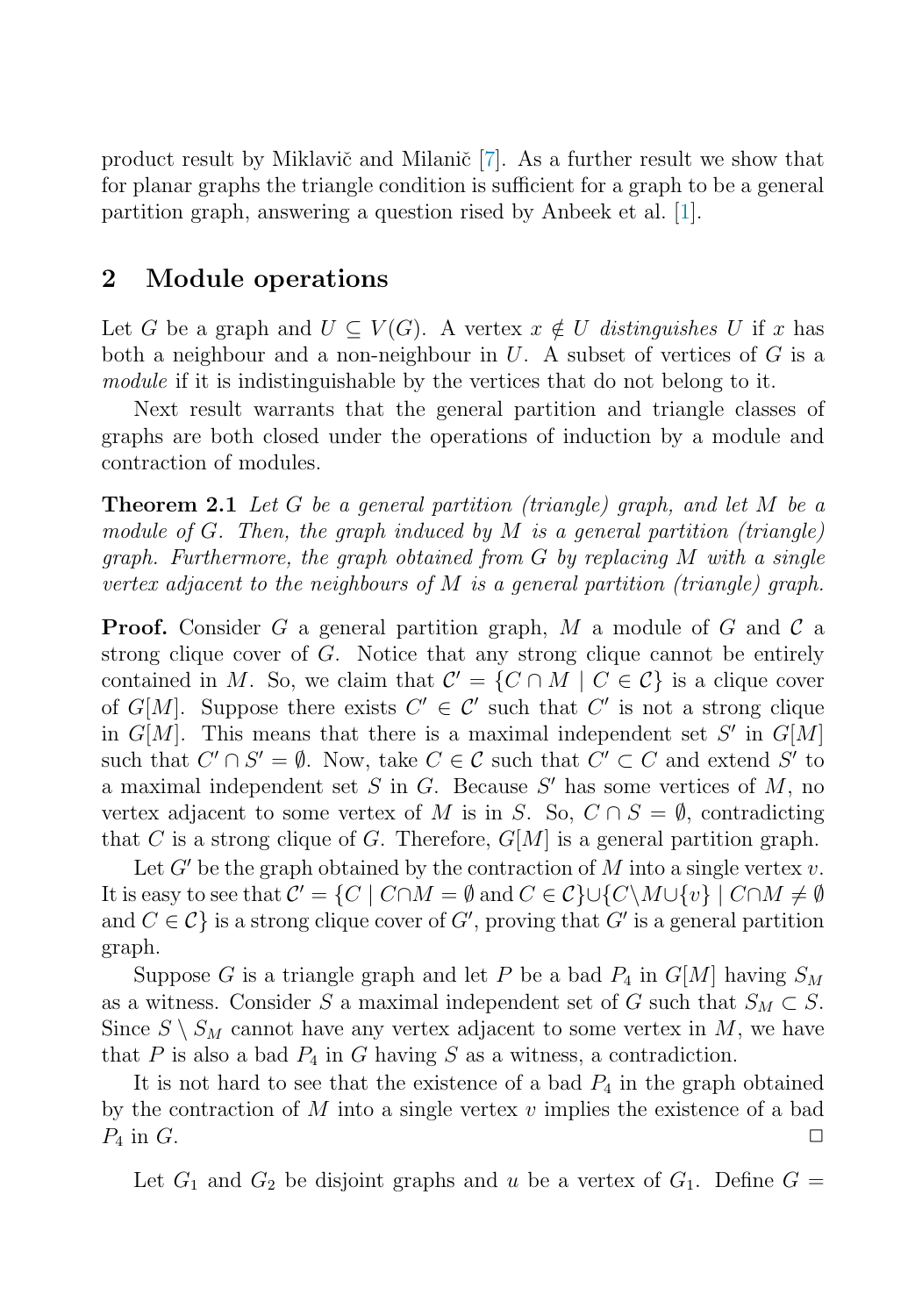$G_1(u \to G_2)$  as the graph such that  $V(G) = V(G_1) \setminus \{u\} \cup V(G_2)$  and  $E(G) =$  $E(G_1-u) \cup E(G_2) \cup E'$  where  $v_1v_2 \in E'$  if and only if  $v_1 \in V(G_1) \cap N(u)$  and  $v_2 \in V(G_2)$ .

Next result warrants that the general partition and triangle classes of graphs are both closed under the operation of substitution.

**Theorem 2.2** Let  $G_1$  and  $G_2$  be disjoint graphs, and u be a vertex of  $G_1$ . Then  $G_1$  and  $G_2$  are general partition (triangle) graphs if and only if  $G_1(u \rightarrow$  $G_2$ ) is a general partition (triangle) graph.

**Proof.** Let  $G = G_1(u \rightarrow G_2)$  and  $G_2 = (V_2, E_2)$ . Notice that  $V_2$  is a module of G and  $G_1$  can be obtained from G by replacing  $V_2$  with a single vertex adjacent to the neighbors of  $V_2$ . Therefore, by Theorem [2.1,](#page-2-0) if G is a general partition (triangle) graph, then also are both  $G_1$  and  $G_2$ .

Given a graph H, denote respectively by  $S_H$  and  $C_H$ , the set of all maximal independent sets and the set of all maximal cliques of H. Notice that by the construction of G, we have  $\mathcal{S}_G = \{S_1 \mid u \notin S_1 \text{ and } S_1 \in \mathcal{S}_{G_1}\} \cup \{S_1 \setminus \{u\} \cup$  $S_2 \mid u \in S_1, S_1 \in \mathcal{S}_{G_1}$  and  $S_2 \in \mathcal{S}_{G_2}$ . Moreover,  $\mathcal{C}_G = \{C_1 \mid u \notin C_1 \text{ and } C_2 \}$  $C_1 \in \mathcal{C}_{G_1} \} \cup \{C_1 \setminus \{u\} \cup C_2 \mid u \in C_1, C_1 \in \mathcal{C}_{G_1}, C_2 \in \mathcal{C}_{G_2} \}.$ 

Let  $G_1$  and  $G_2$  be general partition graphs with  $C_1$  and  $C_2$  its strong clique covers, respectively. Because of the construction of  $\mathcal{S}_G$  and  $\mathcal{C}_G$ , we have that  $\mathcal{C} = \{C_1 \mid u \notin C_1, C_1 \in \mathcal{C}_1\} \cup \{C_1 \setminus \{u\} \cup C_2 \mid u \in C_1, C_1 \in \mathcal{C}_1 \text{ and } C_2 \in \mathcal{C}_2\}$  is a strong clique cover of  $G$ . Therefore,  $G$  is a general partition graph.

Suppose  $G_1$  and  $G_2$  are triangle graphs and consider  $G = G_1(u \rightarrow G_2)$ . Since  $V_2$  is a module of G, the vertices of any induced  $P_4$  in G, with some vertex v in  $V_2$ , are either entirely contained in  $V_2$  or v is an end-point of the  $P_4$  and it is the only vertex of the  $P_4$  in  $V_2$ . Therefore, any induced  $P_4$  in G can be seen as an induced  $P_4$  in either  $G_1$  or  $G_2$ . Now, let P be a bad  $P_4$  in G and let S be a witness for it. If the vertices of P are contained in  $V_2$ , then P is a bad  $P_4$  in  $G_2$  having  $S_2 = S \cap V_2$  as its witness. If the intersection of the vertices of P with  $V_2$  contains only v, then switch v for u in P and  $S \setminus V_2 \cup \{u\}$  is a witness for the new bad  $P_4$  in  $G_1$ . At last, if the vertices of P are contained in  $V_1$ , then either S or  $S \setminus V_2 \cup \{u\}$  is a witness for P being a bad  $P_4$  in  $G_1$ a bad  $P_4$  in  $G_1$ .

### **3 Planar graphs**

A graph G is planar if it has a planar representation with no crossing edges. In this section we show that the triangle condition is sufficient to a planar graph be a general partition graph.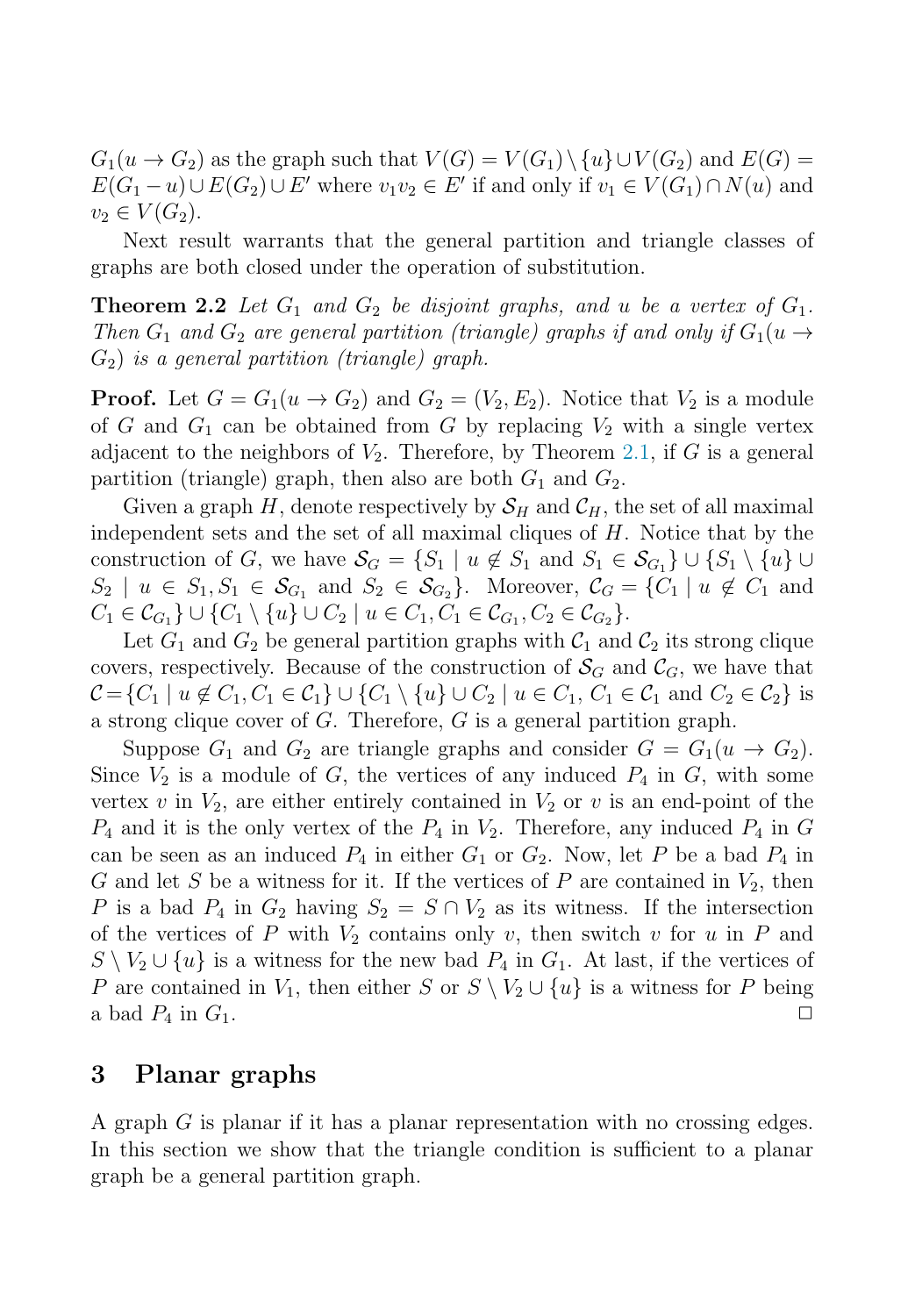**Theorem 3.1 (Kuratowski [\[2\]](#page-5-0))** A graph G is planar if and only if G contains no subdivision of  $K_5$  or  $K_{3,3}$ .

**Theorem 3.2** Let G be a planar graph satisfying the triangle condition. Then, G is a general partition graph.

**Proof.** Suppose  $G$  is not a general partition graph. Then, there exists an edge  $xy \in E(G)$  such that every maximal clique containing  $\{x, y\}$  is not a strong clique.

Let  $t = |N(x) \cap N(y)|$ . Consider a planar representation of G in which xy is in the outer face and name the vertices in  $N(x) \cap N(y)$  by  $v_1, \ldots, v_t$ , in a manner that the vertices in  $\{v_1, \ldots, v_{j-1}\}$  are inside the region defined by the cycle  $xyv_i, 1 < j \leq t$ .

Notice that in this planar representation of  $G$ , the neighbourhood of  $v_i$ ,  $1 < j < t$ , can only be found in the interior of the closed regions defined by the cycles  $xv_{i-1}yv_i$  and  $xv_i yv_{i+1}$ .

Let  $C_1, C_2, \ldots, C_k$  be the maximal cliques containing  $\{x, y\}$ . Due to the labeling of the shared neighbourhood of x and y, if  $|C_i| = 3$ , then  $C_i =$  ${x, y, v_j}$  for some j in  ${1, \ldots, t}$ . And if  $|C_i| = 4$ , then  $C_i = {x, y, v_j, v_{j+1}}$ ,  $1 \leq j < t$ .

Since  $C_i$  is not a strong clique, there is a maximal independent  $S$  such that  $C_i \cap S = \emptyset$ . Moreover, S has vertices  $a_i$  and  $b_i$  such that  $a_i$  is adjacent to both x and  $v_j$ , and  $b_i$  is adjacent to both  $v_j$  and y. Notice that if  $C_i$  has size 3, then  $a_i$  and  $b_i$  are necessarily different. Furthermore, when  $C_i$  has size 4, it follows that S will also have a vertex  $m_i$  adjacent to both  $v_i$  and  $v_{i+1}$ . Besides, if there exists a vertex adjacent to both  $v_i$  and  $a_i$  that is different from x and does not belong to  $N(x) \cap N(y)$ , denote it by  $v_{a_i}$ . Analogously, denote by  $v_{b_i}$ a vertex adjacent to both  $v_i$  and  $b_i$ , different from y and all  $v_i$ 's.

**Proposition 3.3** There exists an independent set I in G satisfying the following properties:

- (i) Every  $u \in I$ , is a  $a_i$ ,  $b_i$ ,  $m_i$ ,  $v_{a_i}$  or  $v_{b_i}$  for some i in  $\{1, \ldots, k\}$ ;
- (ii) Each  $v_i \in N(x) \cap N(y)$  has a neighbour in I;
- (iii) For some  $1 \leq r, s \leq k$ , the vertices  $a_r, b_s \in I$ ;
- (iv)  $I \cap N[x] \cap N[y] = \emptyset$ .

We omit the proof of this proposition.

Therefore, by extending such I to a maximal independent set  $I'$  of  $G$ , we obtain a maximal independent set of  $G$  that is disjoint with all the cliques